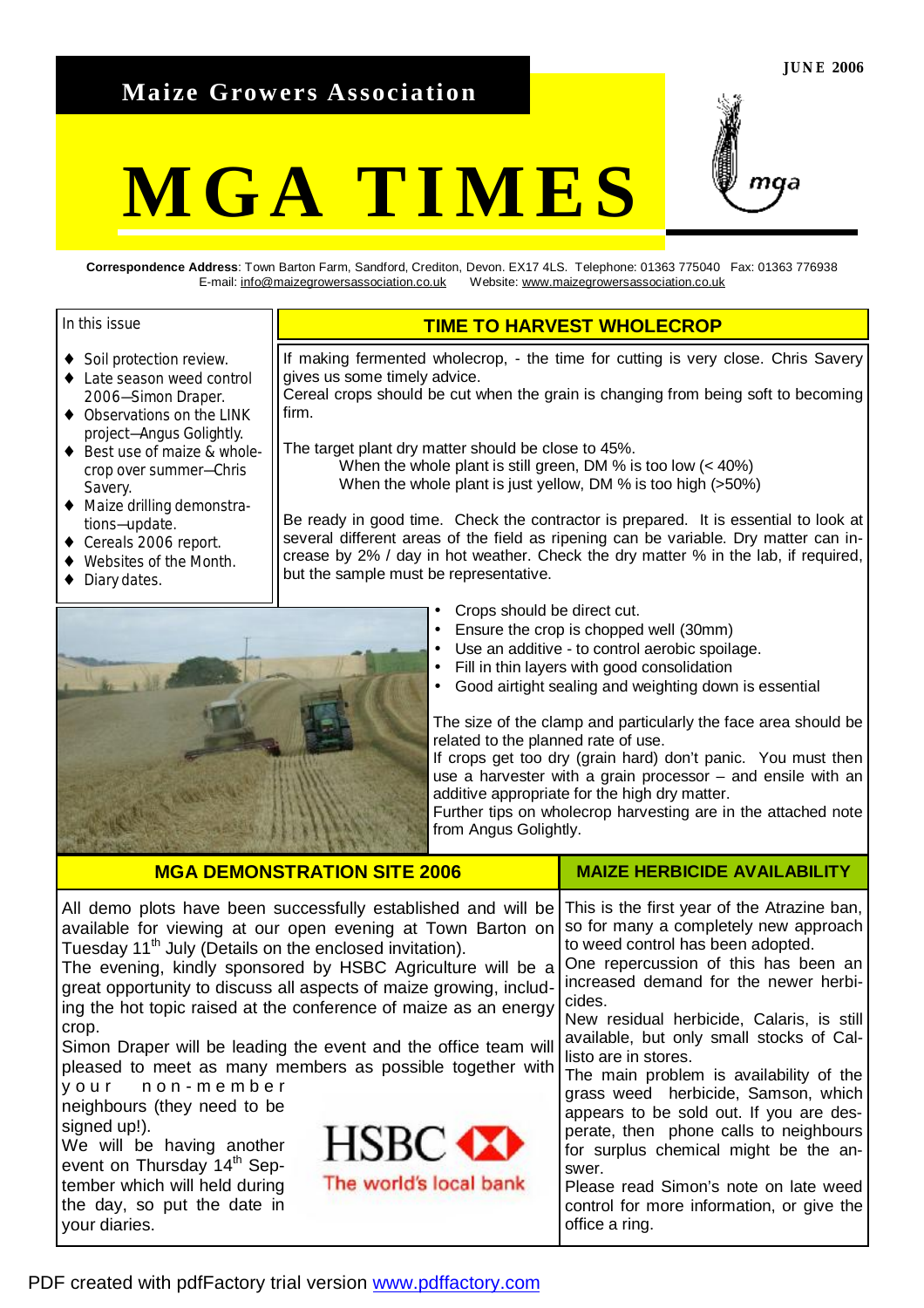# **CEREALS EVENT & GRAIN MAIZE THOUGHTS.**

The MGA had a presence at this year's cereals event at Nocton, Lincolnshire. Although not normal forage maize territory, there was a great interest in the crop for maize grain production on arable units looking for profitable break or main crops.

The market potential for the crop is excellent, both in the ruminant sector as the moist, crimped form and as dried grain.

#### **Crimped Maize**

We met several MGA members marketing crimped grain maize successfully to Dairy, Beef and Sheep farmers all over the country in wrapped bales or bulk. The benefit of crimped maize over other moist products seems to be securing a reasonable premium and making it a profitable enterprise. A word of caution perhaps before launching in to this area. As with all new cash crops, securing your market at the onset is vital, which at the early stages of development of the crop can be quite straightforward. With compound feed prices on the increase and the nutritional benefits of maize well known, it certainly has a place with full loads of a high energy product making distribution to livestock areas an economic option.

Quality of product and efficiency of service will be a key to maintaining premium prices.

#### **Dried Grain**

A huge potential market, 1.4 million tonnes of grain maize is imported in to the UK each year. Speaking to a number of maize buyers (corn-fed poultry, flour mills etc) at the cereals event brought this message home. With the benefits of UK crop assurance and GM free status, there certainly is a place for the crop in the UK, with prices openly talked about over £100/tonne ex farm.

The big downside however became obvious as the event progressed – *Drying the crop!* 

From the grower's perspective, the cost is evidently a huge issue, with the crop typically being harvested at 30% moisture and the cost of drying ranging between £10 and £20 per tonne. Although on most arable units drying facilities are available and not in use during the autumn harvesting period.

From the buyer's perspective, the big problem appeared to be the variable quality of the grain sample being offered for sale. One trader for example, buying 4000 tonnes/year, has switched from sourcing part home grown grain to all French imports because of high myctoxin levels found in a large number of the UK samples. He has attributed the problem to poor drying procedures and a lack of conditioning of the grain post drying.

There is obviously an issue here and if we want to market this crop successfully in the UK, then this will have to be addressed.

The MGA has a major role here and will be researching all aspects of grain maize production. Over the next few months, we will be reporting to members' results of our research through regular mailings, on the website and via various open days throughout the year.

**The main event concentrating solely on Grain Maize will be at Elveden Farms in Suffolk on Thursday 16th November.** More details of this event in the next mailing.

## **GROWERS GUIDE INSERTS**

Included in this months bumper mailing are 2 new inserts for your Growers Guide. We have included a new chapter on Grain maize.

This gives an insight into the varieties, establishment, drying , storage and markets for grain maize. As we now have a new chapter, we have updated the contents page to include grain maize and correct MGA Office details. Please insert these into your Growers Guide.

# **ADVERTISE HERE**

Let the managers of **175000 dairy cows and 250000 ha of maize, grass and arable crops** know what you have to sell by filling this space in future mailings with your advertisement.

For further information contact the MGA office on 01363 775040





## **WEBSITE OF THE MONTH**

Having hosted a LEAF farm Sunday walk a couple of weeks ago the Website of the month this time has to be: [www.ukagriculture.com](http://www.ukagriculture.com)

There is so much information about farming in an easy to understand format. This site is produced by Living Countryside Ltd. a "not for profit" company Its aim is :

- To advance the education of the public in all aspects of agriculture, the countryside and the rural economy.
- To promote greater public understanding of the role of agriculture in the countryside.
- To conserve and protect for the benefit of the public the countryside as a whole.

Living Countryside Ltd. is a small organisation that cares deeply for the countryside and believes in its preservation through a viable agricultural industry. It is run by dedicated and unpaid volunteers.